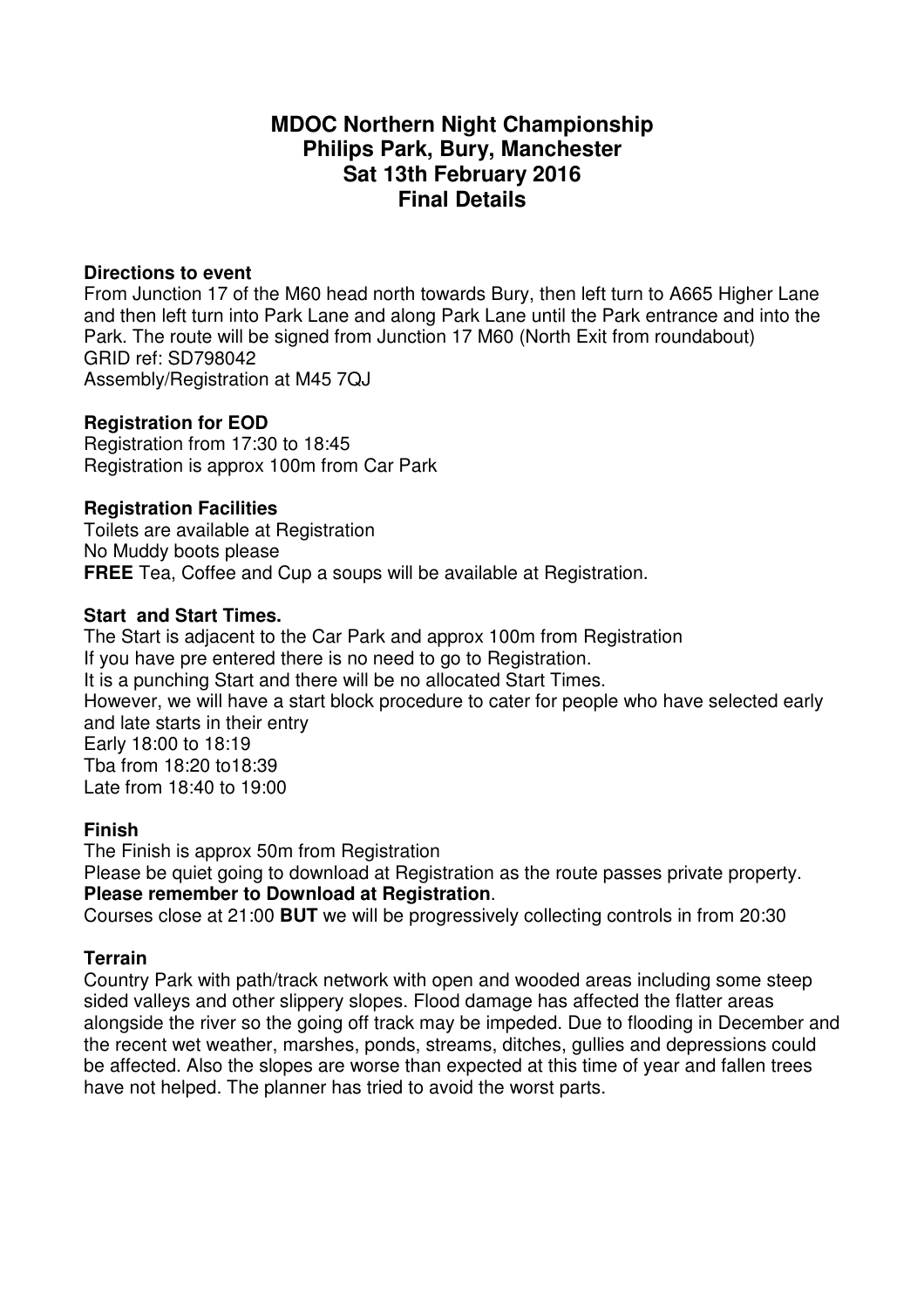## **Map**

The X symbol on the map indicates various man made feature, this includes small fenced trees and benches. In particular the X for Control 222 on all courses except Orange is a disused Gate

A large linear pond/lake mapped as uncrossable in the southern part of the map (Blue/Brown only) must be crossed at the bridges.

An OOB in the southern part should not be entered (Green, Blue. Brown) as it is a contaminated area, please use the paths beside it and don't cut the corner.

## **Safety**:

This is a night event in February. You must come prepared to dress for the conditions. **Whistles are compulsory** 

## **Back up lights are compulsory**

**Full body cover is compulsory** 

## **If weather inclement, Cagoules will be compulsory**

The terrain has slippery slopes so appropriate studded footwear should be worn You must report to Download even if you retire.

In the event of bad weather being forecast check the MDOC website before travelling

## **Entries**

### On-line entries via Fabian4.

When entering please choose the course which is appropriate to your age class, as shown in the table below. You may run up (i.e. enter a longer course than that allocated to your age class) by entering a "higher" colour. e.g. M60 running Brown has entered M Open. You may also run down, in which case just choose the colour course which you wish to run. However if running down you will not be competitive in the Championship, although you will of course be competitive on the course and included in the results. For this event we request that those of M/W14- restrict their entry to Orange.

## **Championship Classes**

In order to encourage greater competition within age classes this year we have combined classes so that there will be Junior (M/W18-), M & W Open, Vet (M/W 40+) and Supervet (M/W55+).

| <b>OUULOUIT IYO THAPPIHYO</b> |                               |  |  |
|-------------------------------|-------------------------------|--|--|
| Course                        | <b>Championship Class(es)</b> |  |  |
| Brown                         | Open Men                      |  |  |
| <b>Blue</b>                   | Open Women, M40+, M18-        |  |  |
| Green                         | W40+, M55+, W18-              |  |  |
| Short Green                   | $W55+$                        |  |  |
| Orange                        | M/W14-                        |  |  |

#### Course/Age mappings

## **Entry Fees**:

Up to Sat 6th Feb Senior £7.00, Junior/Student £3.00 After Sat 6th Senior £9.00, Junior /Student £4.00 Online entries will stay open until Wednesday 10th Feb **EOD** Senior £9.00, Junior £4.00 SI card hire £1.00. £30.00 charge if lost